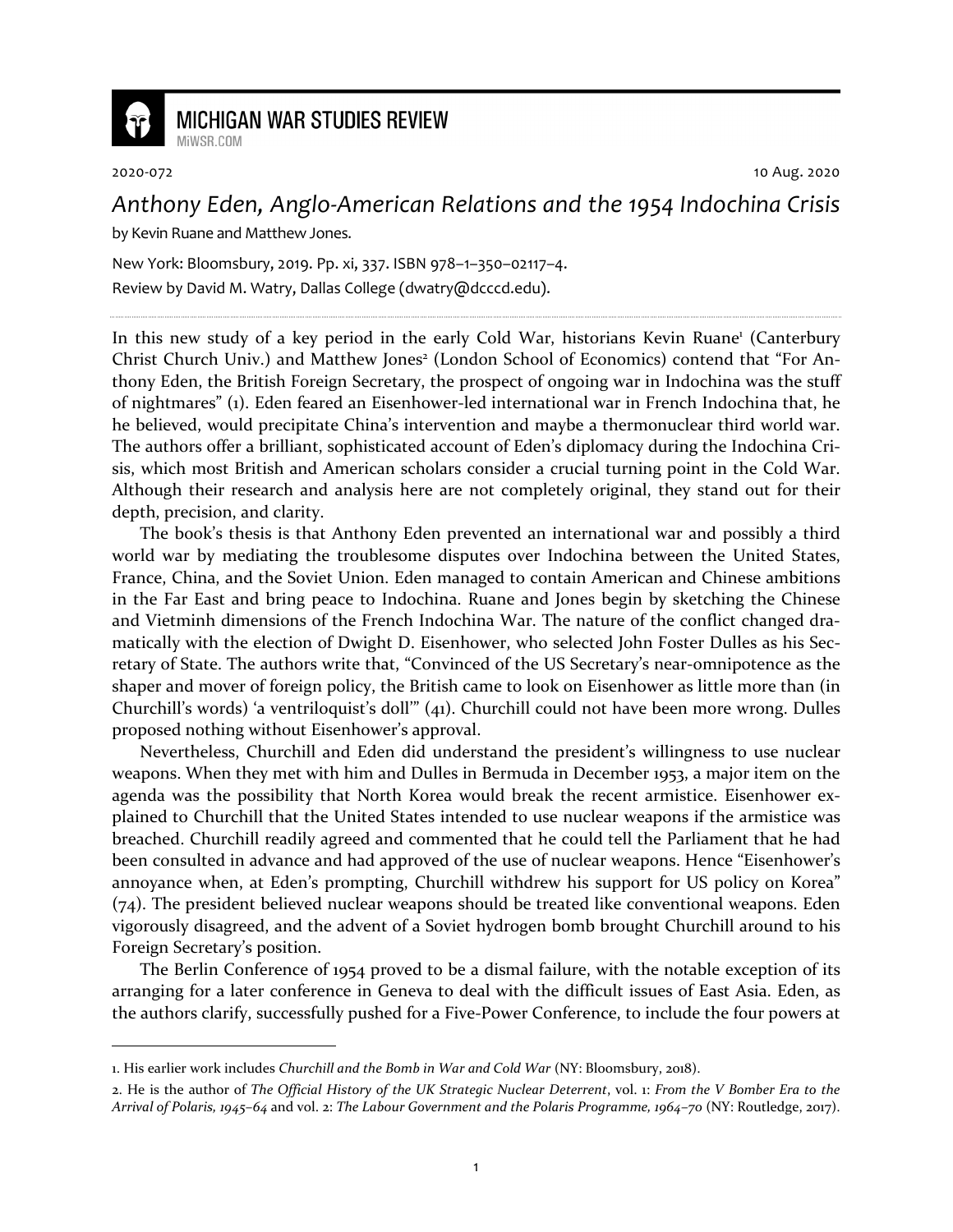the Berlin Conference plus China. Having bridged the differences between the USSR and the allies on the controversial issue of Chinese participation, Eden appeared to the world as both a masterful statesman and a superb diplomat. He saw the Five-Power Conference as an invaluable opportunity to secure peace in Indochina.

Then, Dien Bien Phu changed everything. The Eisenhower administration began contemplating military action in Indochina, and Dulles gave his famous "United Action" speech at the Overseas Press Club in New York City (29 Mar. 1954).

Having cleared the text with the President, Dulles told his audience that "the imposition on South-East Asia of the political system of Communist Russia and its Chinese Communist ally by whatever means would be a grave threat to the whole free community." The United States "feels that the possibility should not be passively accepted but should be met by united action…." [Thus] at the very moment the Eisenhower administration was seeking UK backing for an approach on Indochina that risked war with the PRC and potentially global war with the USSR, the British government, parliament and public were trying—and mostly failing—to come to terms with the terrifying implications of the hydrogen bomb. (96–97)

Churchill and Eden preferred a negotiated peace agreement. The most telling sign of the wide divergence between the two governments was that the Americans not only downplayed the Geneva Conference, but actually worked hard to sabotage it.

This fascinating and astonishing diplomatic struggle between Eden and Dulles in April 1954 continued to be truly Shakespearean in scope. Chapter 9, entitled "'He lied to me,' April 1954," concerns Eden's plotting with British Commonwealth leaders to delay the creation of the Southeast Asia Treaty Organization (SEATO) till after the Geneva Conference, while Dulles wanted to accelerate the process. The two men despised and distrusted each other. Eden told Dulles to his face (3 May 1954) "The trouble with you, Foster, is that you want World War Three" (163). Ruane and Jones demonstrate that the United States had planned for a military campaign in French Indochina, which most American historians still mistakenly dismiss as mere contingency measures. But they make a very compelling case concerning the perilous course of US military planning at the time.

In early June 1954, Eisenhower and Dulles reconsidered their plans right before an upcoming Anglo-American meeting in Washington later that month. The Geneva Conference had bogged down over a possible US military intervention in Indochina. But in Washington, Churchill made a significant diplomatic move unmentioned in the authors' narrative. The Prime Minister, ignoring Eden, the Foreign Office, and international law, agreed to quash a UN investigation into a CIA-led overthrow of President Jacobo Árbenz in Guatemala. This led to a concomitant American flexibility on Indochina. Eisenhower and Dulles finally agreed to a political partition of Vietnam. This major breakthrough eventually led to a peace agreement in Geneva.

Churchill's gambit in Washington allowed Eden to broker a ceasefire in Indochina and a political partition of Vietnam that satisfied all the major parties in Geneva, except for the Americans. "On behalf of the United States, [Walter Bedell] Smith merely took note of the agreements and promised to 'refrain from the threat or the use of force to disturb them'" (217). Anthony Eden deserved the world's praise for ensuring peace in Indochina—with substantial help from Churchill behind the scenes.

The one flaw in the authors' marvelous chronicle is its neglect of Churchill's critical role in Eden's success at Geneva. He rejected Eisenhower's United Action policy and, aware of the Americans' intense hostility toward Eden, proposed the Washington Conference that Eden himself opposed. When things became tough in Geneva, Churchill gave Eden excellent advice and total